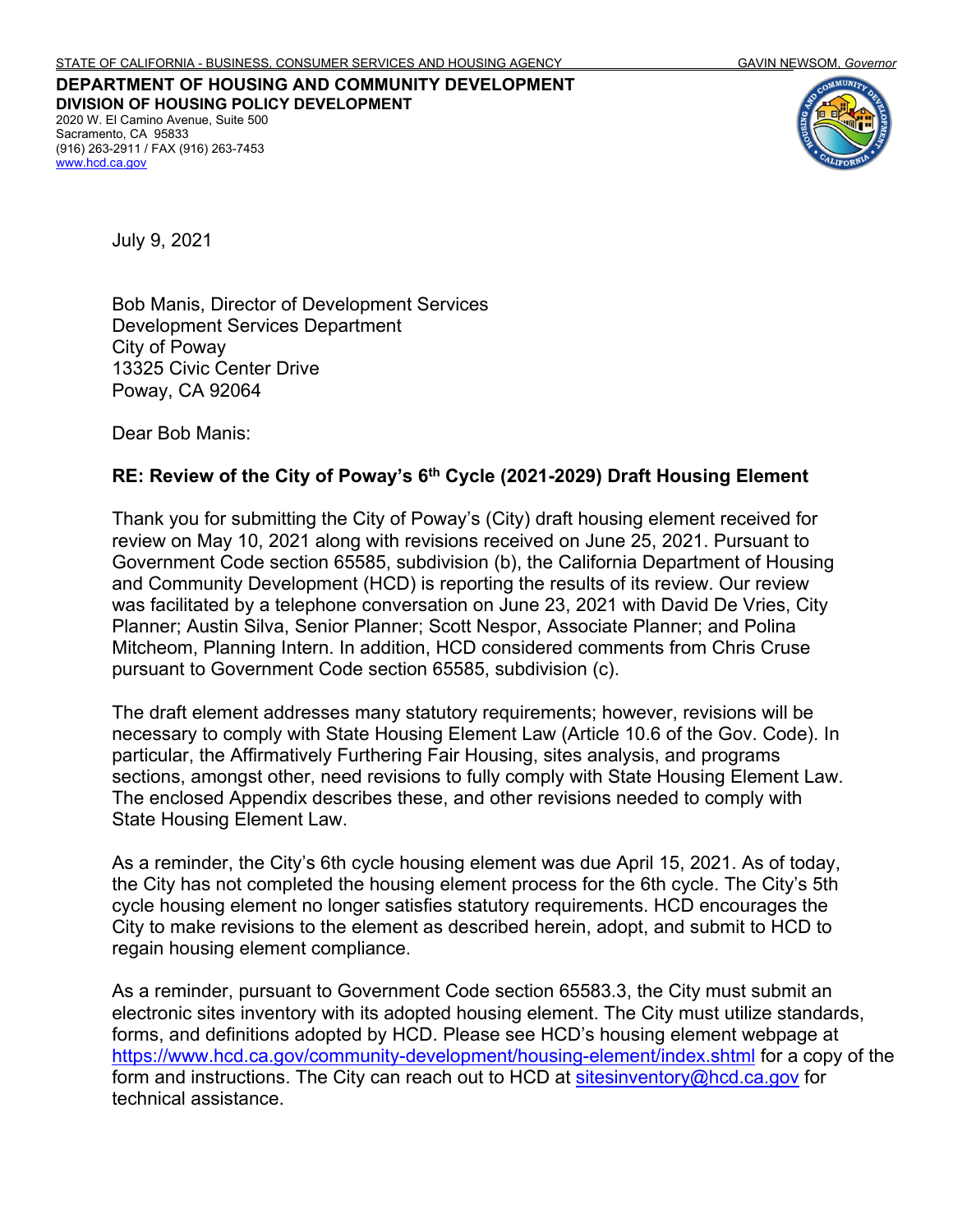To remain on an eight-year planning cycle, the City must adopt its housing element within 120 calendar days from the statutory due date of April 15, 2021 for San Diego Association of Governments (SANDAG) localities. If adopted after this date, Government Code section 65588, subdivision (e)(4), requires the housing element be revised every four years until adopting at least two consecutive revisions by the statutory deadline. For more information on housing element adoption requirements, please visit HCD's website at: [http://www.hcd.ca.gov/community-development/housing-element/housing-element](http://www.hcd.ca.gov/community-development/housing-element/housing-element-memos/docs/sb375_final100413.pdf)[memos/docs/sb375\\_final100413.pdf.](http://www.hcd.ca.gov/community-development/housing-element/housing-element-memos/docs/sb375_final100413.pdf)

Public participation in the development, adoption and implementation of the housing element is essential to effective housing planning. Throughout the housing element process, the City should continue to engage the community, including organizations that represent lower-income and special needs households, by making information regularly available and considering and incorporating comments where appropriate.

Several federal, state, and regional funding programs consider housing element compliance as an eligibility or ranking criteria. For example, the CalTrans Senate Bill (SB) 1 Sustainable Communities grant; the Strategic Growth Council and HCD's Affordable Housing and Sustainable Communities programs; and HCD's Permanent Local Housing Allocation consider housing element compliance and/or annual reporting requirements pursuant to Government Code section 65400. With a compliant housing element, the City meets housing element requirements for these and other funding sources.

HCD appreciates the responsiveness and dedication David De Vries, Austin Silva, Scott Nespor, and Polina Mitcheom provided during the course of our review. We are committed to assisting the City in addressing all statutory requirements of State Housing Element Law. If you have any questions or need additional technical assistance, please contact Jose Ayala, of our staff, at [Jose.Ayala@hcd.ca.gov.](mailto:Jose.Ayala@hcd.ca.gov)

Sincerely,

Shannan West Land Use & Planning Unit Chief

**Enclosure**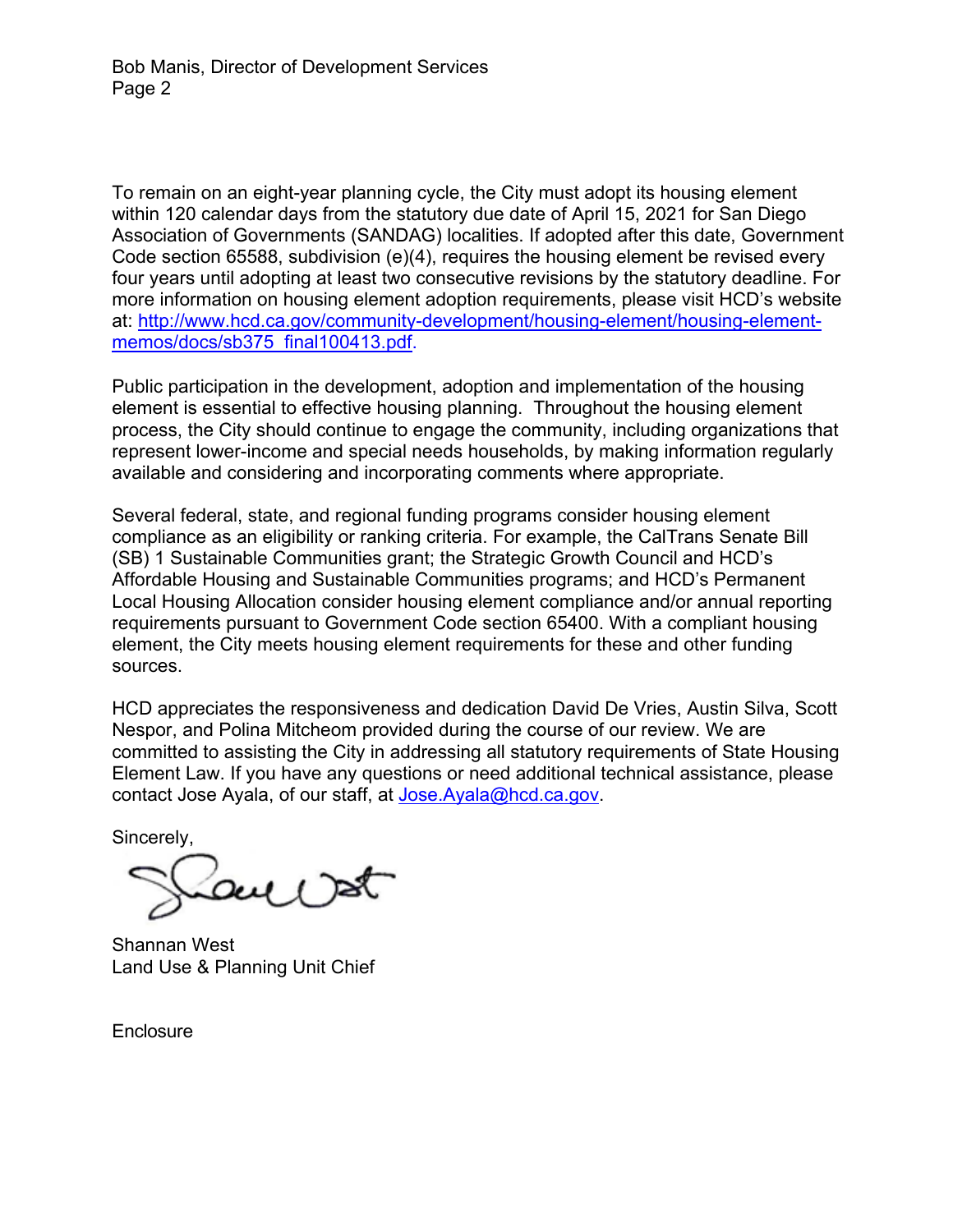# **APPENDIX CITY OF POWAY**

The following changes are necessary to bring the City's housing element into compliance with Article 10.6 of the Government Code. Accompanying each recommended change, we cite the supporting section of the Government Code.

Housing element technical assistance information is available on HCD's website at [http://www.hcd.ca.gov/community-development/housing-element/housing-element](http://www.hcd.ca.gov/community-development/housing-element/housing-element-memos.shtml)[memos.shtml.](http://www.hcd.ca.gov/community-development/housing-element/housing-element-memos.shtml) Among other resources, the housing element section contains HCD's latest technical assistance tool, *Building Blocks for Effective Housing Elements (Building Blocks),*  available at<http://www.hcd.ca.gov/community-development/building-blocks/index.shtml> and includes the Government Code addressing State Housing Element Law and other resources.

## **A. Review and Revision**

*Review the previous element to evaluate the appropriateness, effectiveness, and progress in implementation, and reflect the results of this review in the revised element. (Gov. Code, § 65588 (a) and (b).)*

The element reviews the  $5<sup>th</sup>$  cycle programs but does not provide a specific review for programs regarding the effectiveness of the  $5<sup>th</sup>$  cycle programs for meeting the community's special housing needs. An analysis must be provided for the cumulative impact of the previous housing element's programs to address the housing needs of special needs populations. The element should specifically look at programs targeted for special needs populations and provide a narrative analysis.

### **B. Housing Needs, Resources, and Constraints**

1. *Affirmatively further[ing] fair housing in accordance with Chapter 15 (commencing with Section 8899.50) of Division 1 of Title 2…shall include an assessment of fair housing in the jurisdiction (Gov. Code, § 65583, subd. (c)(10)(A).)*

Additional analysis is required to meet the statutory requirements. In particular, the element must analyze the enforcement and outreach capacity trends and patterns at the regional level. Currently, the element only analyzes this data at the local level. Additionally, the element must analyze trends and patterns of race at the regional level. Currently, the element only analyzes the trends and patterns at the local level. Moreover, the element must analyze the economic access to opportunity at the regional level; currently, the element only analyzes the data at the local level.

In addition, more information is needed to fully analyze the disproportionate housing needs at the local and regional level. At the local and regional level, the element must analyze the homeless housing need. Additionally, at the regional level, the element must analyze cost burden and substandard housing. Next, the element must also look at other relevant factors that contribute to fair housing issues in the jurisdiction. To meet this requirement, the element should consider information beyond data that identifies and compares concentrations of groups with protected characteristics.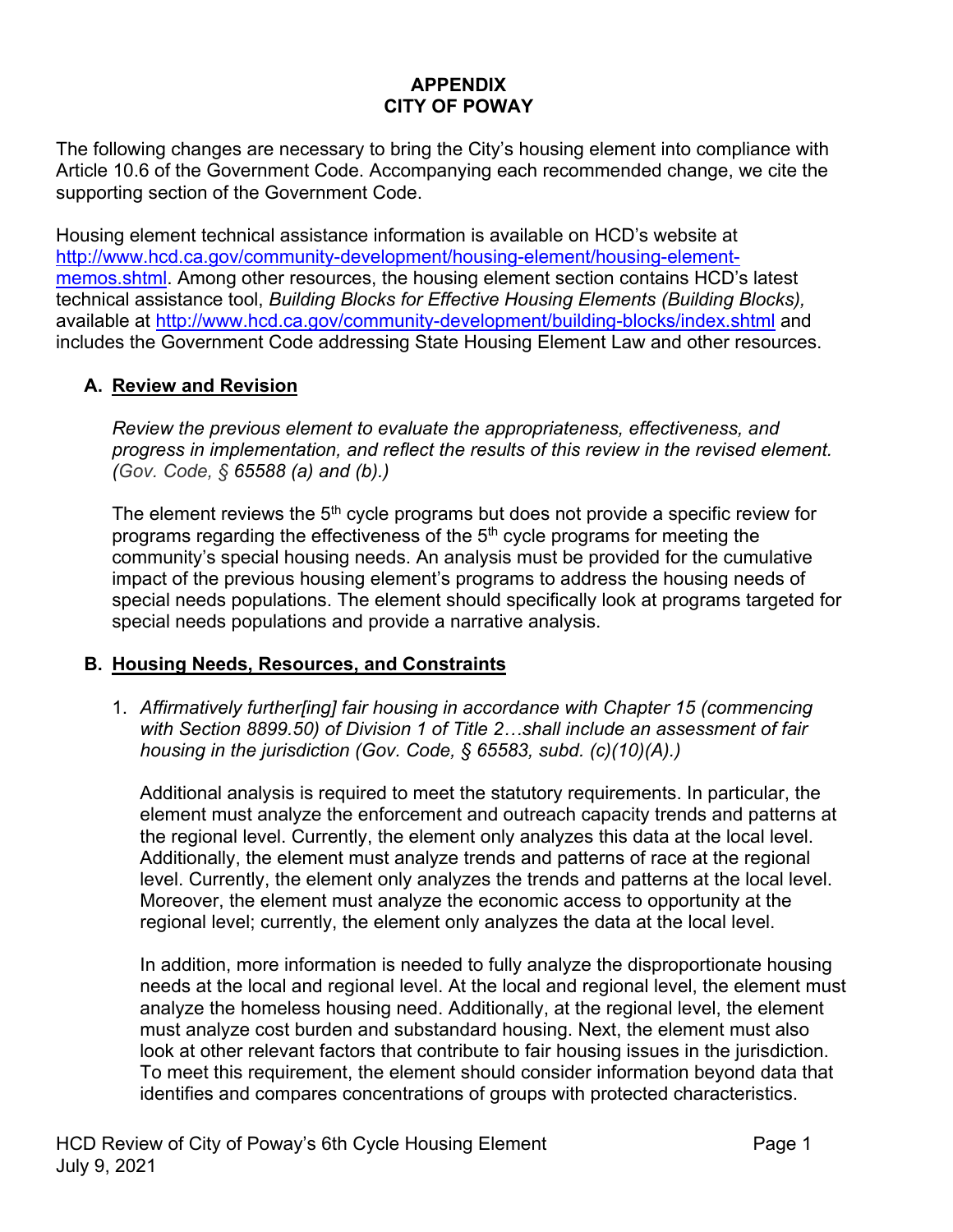Additionally, the element must analyze how the sites inventory affirmatively furthers fair housing. For example, the element should analyze whether and/or how concentrating the lower-income housing need in the portion of the City that has the most non-white and less affluent residents furthers the goals of fair housing.

Lastly, the element must include programs that (1) enhance housing mobility strategies, (2) encourage development of new affordable housing in areas of opportunity, (3) improve place-based strategies to encourage community revitalization, including preservation of existing affordable housing, and (4) protect existing residents from displacement. Currently, the programs listed in the element are not sufficient to take any meaningful actions in combating fair housing issues in Poway. The actions must directly target the contributing factors to fair housing issues and have a quantifiable outcome.

2. *An inventory of land suitable and available for residential development, including vacant sites and sites having realistic and demonstrated potential for redevelopment during the planning period to meet the locality's housing need for a designated income level, and an analysis of the relationship of zoning and public facilities and services to these sites. (Gov. Code, § 65583, subd. (a)(3).)*

The City has a regional housing need allocation (RHNA) of 1,319 housing units, of which 736 are for lower-income households. To address this need, the element relies on vacant, nonvacant, and sites located in the Poway Road Specific Plan (PRSP). To demonstrate the adequacy of these sites and strategies to accommodate the City's RHNA, the element must include complete analyses.

Progress in Meeting the RHNA: The element indicates (pages 4-6) that 144 units affordable to low-income households have been built or are under construction or approved but provides no information documenting how affordability of the units was determined. As you know, the City's RHNA may be reduced by the number of new units built since June 30, 2020; however, the element must describe the City's methodology for assigning these units to the various income groups based on actual sales price or rent level of the units and demonstrate their availability in the planning period. Currently, the element states that over the last few years projects have had deed restrictions to ensure affordability. While this information is useful, the element must describe how 6<sup>th</sup> cycle RHNA credits are assumed to be affordable.

Realistic Capacity: While the element provides some information regarding realistic capacity, the element must also describe the methodology used to assume realistic capacity for all sites. For example, Sites 23-30 assume full build-out without any supporting information on how this assumption was calculated. While these sites are residentially zoned, the element must describe past projects, incentives, and other factors that support full build-out of these sites. Furthermore, the analysis on Pages 4-19 concludes that past projects located in the PRSP have averaged 27 dwelling units per acre, but the development assumptions for sites listed in the PRSP is 30 dwelling units per acre. In addition, most of the sites located in the PRSP are not residentially zoned sites; the element must account for the potential for non-residential development in these non-residential zones in its development assumptions.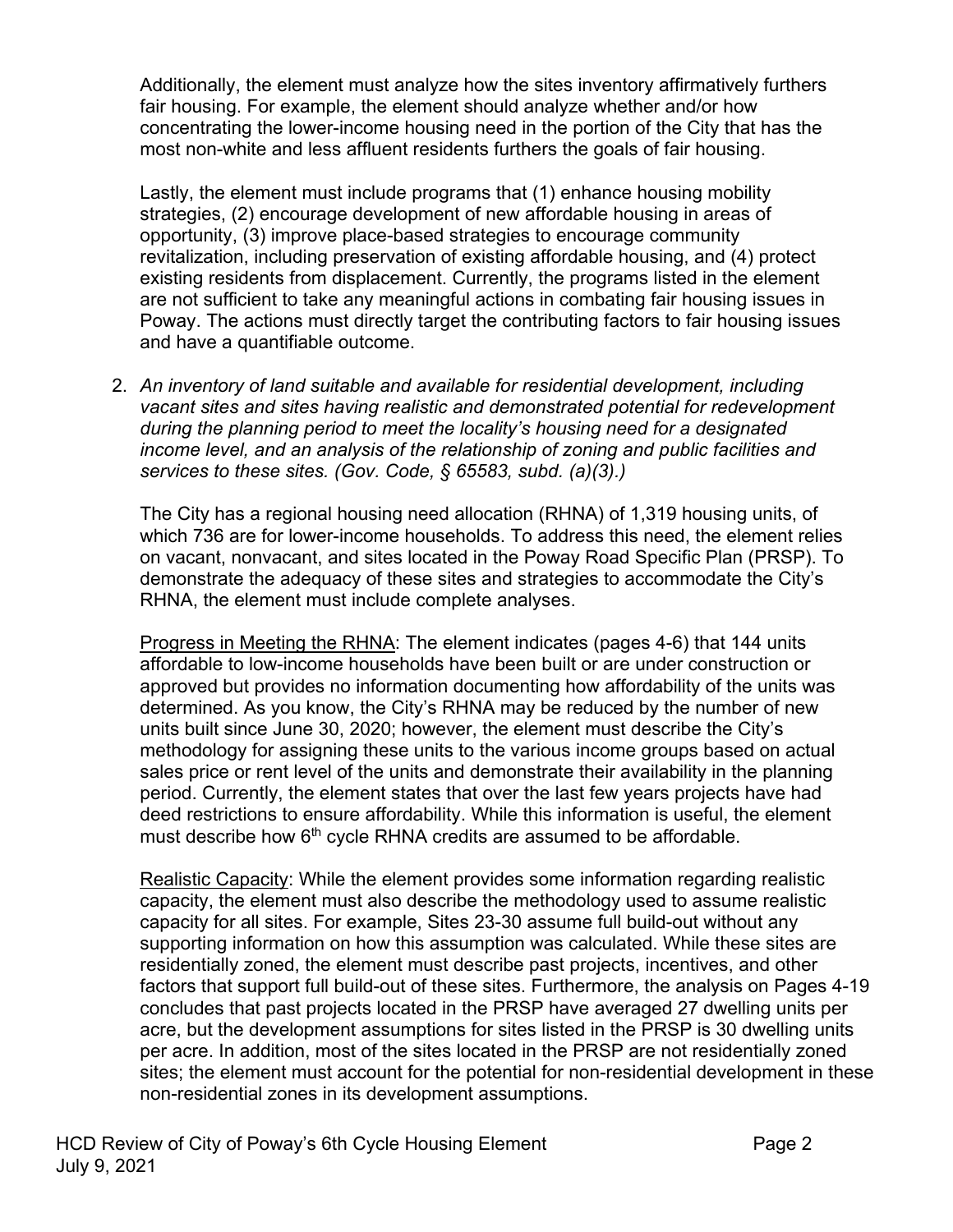Zoning for Lower Income Households: The element relies upon the City's inclusionary housing requirement to accommodate the regional housing need for lower-income households on Site 23 and Site 25. However, identifying potential results of an inclusionary zoning ordinance, by itself, is not sufficient or appropriate to demonstrate the adequacy of a zone to accommodate housing affordable to lower-income households; therefore, HCD is not considering the unit potential for lower-income on these sites when assessing the adequacy of sites to accommodate the RHNA for lower income.

Suitability of Nonvacant Sites: While the element includes some recent developments (Pages 4-20) to demonstrate past experience, it does not explain how those developments relate to zoning, existing uses, densities, and the listed sites in the inventory. To analyze the extent that existing uses may impede additional residential development, the element should also include information on whether existing uses are operating, have been operating, or whether they are or not anticipated to continue operating. The element can also analyze the age of the structure, structural conditions or other circumstances and trends, lease information, market conditions, and regulatory or other incentives or standards to encourage additional residential development on these sites to demonstrate redevelopment potential.

Infrastructure: While the element describes water and sewer infrastructure, it must also demonstrate sufficient existing or planned dry utilities supply capacity, including the availability and access to distribution facilities to accommodate the City's regional housing need for the planning period (Gov. Code, § 65583.2, subd. (b).). For additional information, see the *Building Blocks* at [https://www.hcd.ca.gov/community](https://www.hcd.ca.gov/community-development/building-blocks/site-inventory-analysis/analysis-of-sites-and-zoning.shtml)[development/building-blocks/site-inventory-analysis/analysis-of-sites-and](https://www.hcd.ca.gov/community-development/building-blocks/site-inventory-analysis/analysis-of-sites-and-zoning.shtml)[zoning.shtml.](https://www.hcd.ca.gov/community-development/building-blocks/site-inventory-analysis/analysis-of-sites-and-zoning.shtml)

3. *An analysis of potential and actual governmental constraints upon the maintenance, improvement, or development of housing for all income levels, including the types of housing identified in paragraph (1) of subdivision (c), and for persons with disabilities as identified in the analysis pursuant to paragraph (7), including land use controls, building codes and their enforcement, site improvements, fees and other exactions required of developers, and local processing and permit procedures. The analysis shall also demonstrate local efforts to remove governmental constraints that hinder the locality from meeting its share of the regional housing need in accordance with Government Code section 65584 and from meeting the need for housing for persons with disabilities, supportive housing, transitional housing, and emergency shelters identified pursuant to paragraph (7). Transitional housing and supportive housing shall be considered a residential use of property and shall be subject only to those restrictions that apply to other residential dwellings of the same type in the same zone. (Gov. Code, § 65583, subd. (a)(5).)*

Design Review: While the element provides a general overview of the design review process, the element must analyze the effects of design review on the cost and length of the approval process, and whether design review is a constraint to housing development in the City.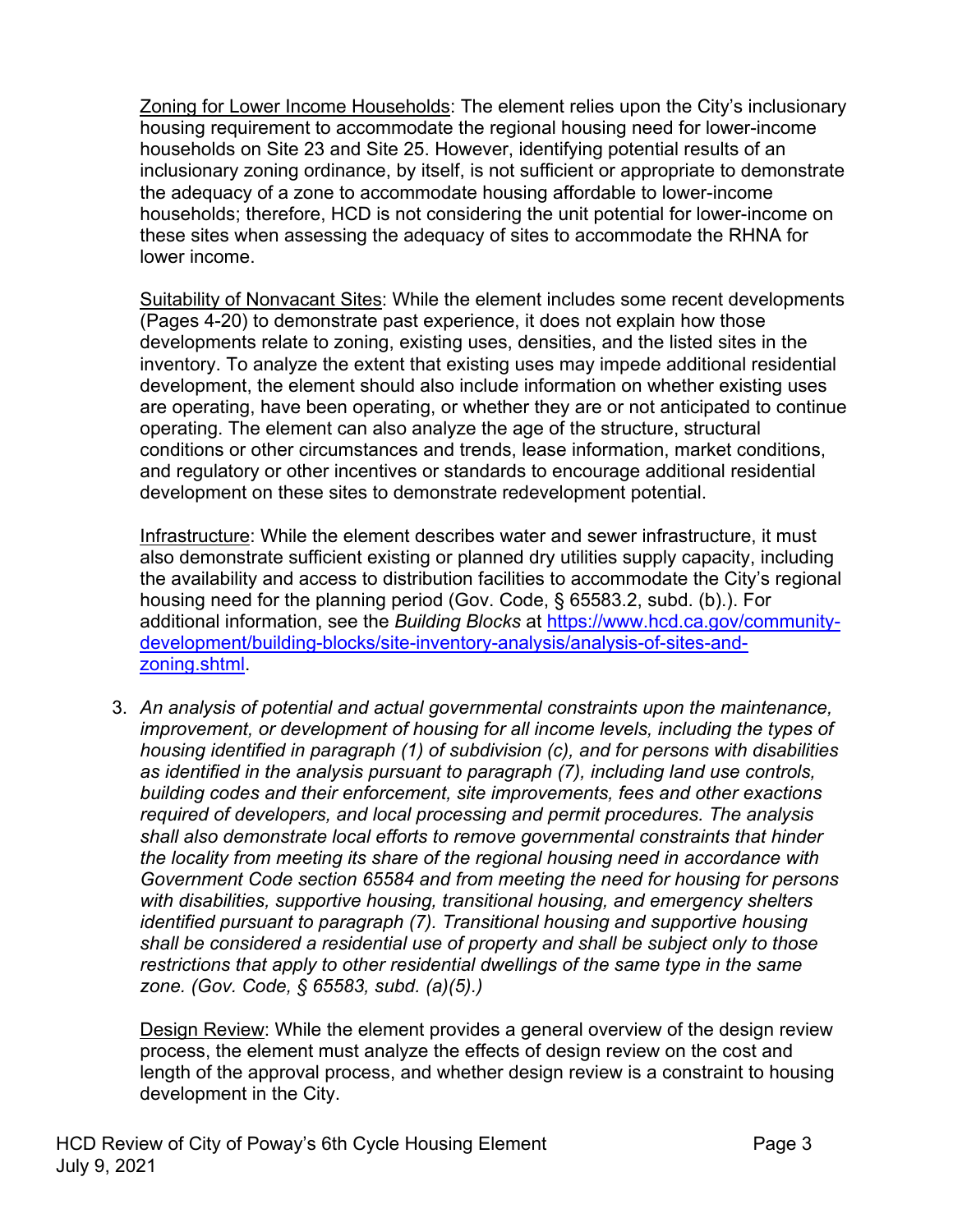Inclusionary Housing: The element must analyze the effects of the inclusionary housing requirements on the development of housing for all income levels, specifically housing supply, and affordability. Namely, the element should provide greater detail on the effects of the inclusionary housing requirements on the development of housing, and whether the inclusionary housing requirements are having the intended impact.

Constraints on housing for Persons with Disabilities: While the element describes its definition for "family" does not pose a constraint, the element does not include the definition of family in the element. The element must describe the zoning code definitions of family and analyze the impact of the definition on housing for persons with disabilities.

4. *Analyze any special housing needs such as elderly; persons with disabilities, including a developmental disability; large families; farmworkers; families with female heads of households; and families and persons in need of emergency shelter. (Gov. Code, § 65583, subd. (a)(7).)*

The element provides a general overview of the special housing needs of farmworkers, but additional analysis is needed to fully meet requirements. For example, the element must identify and analyze the housing needs of farmworkers relative to the region. Farmworkers may choose to live within a city to ensure higher access to services but travel to more rural areas of the city for work. Comparing Poway's farmworker population relative to the region would help fully describe the farmworker housing need.

## **C. Housing Programs**

1. *Include a program which sets forth a schedule of actions during the planning period, each with a timeline for implementation, which may recognize that certain programs are ongoing, such that there will be beneficial impacts of the programs within the planning period, that the local government is undertaking or intends to undertake to implement the policies and achieve the goals and objectives of the housing element through the administration of land use and development controls, the provision of regulatory concessions and incentives, and the utilization of appropriate federal and state financing and subsidy programs when available. The program shall include an identification of the agencies and officials responsible for the implementation of the various actions. (Gov. Code, § 65583, subd. (c).)*

While the element provides outcomes for most programs, Program 16 must be revised to include more specific commitments during the planning period for persons with special housing needs. In this specific case, the program should commit to actions beyond a semi-annual review of HCD's Program Directory and establish more concrete actions to assist in the development in housing for persons with special housing needs.

2. *Identify actions that will be taken to make sites available during the planning period*